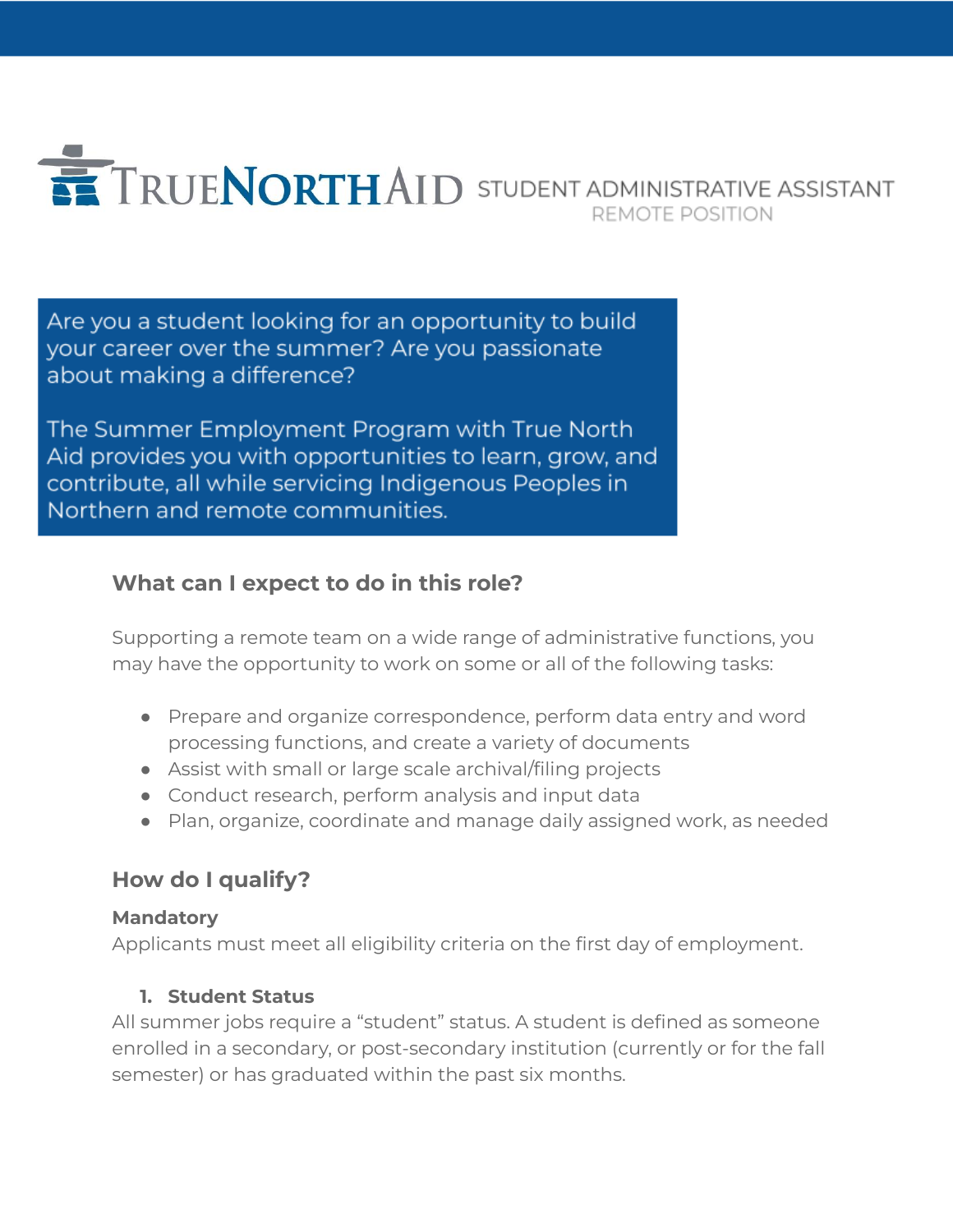#### **2. Age**

You must be a minimum of 15 years of age. There is no maximum age limit for applying for summer student positions.

#### **3. Work Status - ability to work in Canada**

You must be legally entitled to work in Canada. You are also required to have a valid Social Insurance Number (SIN) upon being hired.

#### **Communication and Interpersonal Skills**

- You apply your written communication skills to prepare a variety of documents, such as reports, presentations, meeting minutes, etc., as well as to document findings and record data.
- You apply your initiative and interpersonal skills to work collaboratively within a multidisciplinary team.

#### **Technical Skills and Knowledge**

- You apply your experience using Google Drive, including Google Docs, Google Sheets, Google Slides and Google Forms, as well as databases, email and the internet to conduct research and prepare a variety of documents.
- You apply your experience utilizing software applications such as Slack, Asana, Zapier, and other applications the organization may choose to use.
- You apply your knowledge of office administration.
- You accurately track, retrieve and archive files; you apply your knowledge and/or experience of electronic filing systems to secure, classify, manage, and store documents.
- You apply your knowledge of records management to ensure records are maintained in accordance with organizational standards.
- You input data accurately and generate reports, paying close attention to detail.

#### **Analytical and Organizational Skills**

- You apply your research and analytical skills to gather, assess and summarize information, and provide recommendations.
- You use the internet and other sources to gather and aggregate data, analyze and input data findings, and summarize information.